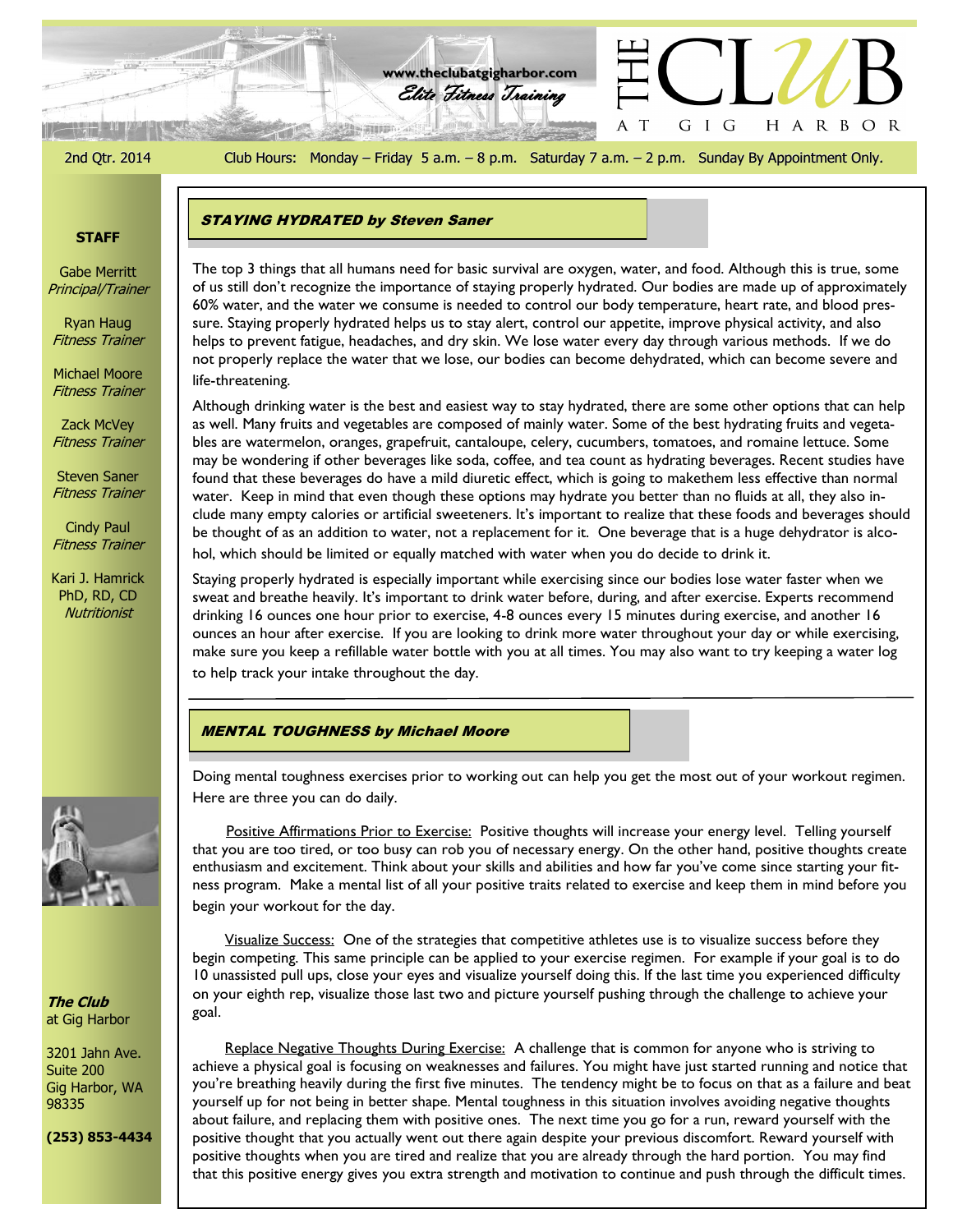#### PERCEIVED EXERTION by Cindy Paul

To get the most out of your cardio workouts, one of the most important elements is the intensity of your workout. You should monitor how hard or how easily you move through your workout. You want to be challenged enough to help you reach your goals but not so extreme that you can't finish your workout. Many guidelines recommend exercising at a moderate intensity for most days of the week, while keeping in mind increasing your intensity level can help you burn more calories and save time with shorter workouts. An easy way of self-monitoring the intensity during a workout is using something called a perceived exertion scale.

Perceived exertion is simply how hard you feel your body is working by paying close attention to your heart rate, breathing rate, excessive sweating, and muscle fatigue. There is a standard number scale that was developed by Dr. Gunnar Borg that showed that people could pretty accurately measure the intensity of their workouts by simply assigning a number to how you feel during exercising. The scale is numbered from 6-20, six being no exertion at all and twenty being maximum exertion. He found a close association between a person's perceived exertion rating times 10, and the person's actual heart rate. For instance if a person feels like they are working at a level 12 on the scale below, you multiply that number by 10 which is 120, according to Borg, their heart rate would be right around the 120 bpm range.

- 6 No exertion
- 7-8- Extremely light
- 9-10 Very light (easy walking at a comfortable pace)
- 11-12 Light
- 13-14 Somewhat hard (Quite an effort, you feel tired but can continue)
- 15-16 Hard (heavy)
- 17-18 Very hard (very strenuous, you are very fatigued)
- 19 Extremely hard (You cannot continue for long at this pace)
- 20 Maximal Exertion

The scale above shows the different levels. Choose the number while you are exercising that best describes your level of exertion. In general, for most workouts you want to be at around Level 11-13. Note that working at a level 20 isn't recommended for any prolonged period. If you're doing interval training however, you want your recovery to be around a 7-8 and your intensity blasts to be at around 15-18. The great thing about using this scale is that no equipment is needed, and it is easy to do while you are performing your workout to ensure you are at a good intensity.

# New Trends in Exercise by Ryan Haug

New fitness trends help to keep workouts fresh and new. The Club strives to bring you a wide range of exercise formats. While we excel at providing an exercise program that fits your specific needs, we also offer flexibility and high energy group classes designed to change up your workouts and give you broader exercise experience. One on One Training, Group Training, Stretch Class, and Boot Camp are all great ways to diversify and avoid getting stagnant. Here is a list of trending forms of exercise according the ACSM Health and Fitness Journal.

#### **Top 4 Trends of 2014:**

*Fusion Training* - This is a combo of strength training, cardio, and flexibility.

*HIIT (High Intensity Interval Training)* - This is working at a very high level for a set amount of time, recovering with short breaks. Repeating the high level – low level interval keeps the heart rate high while giving the body time to physically recover.

**Stability Training** - Working balance through multiple ranges of motion

*Body Weight Workouts* - Using body weight for an entire workout or using it as a superset with a weighted exercise.

The good news is that you are a trend setter! The Club uses all of these techniques as a staple of our exercise programing. If you ever feel that you need a change in your program or want a little more diversity in your workouts, don't forget to mention it (yes, actually out loud) to your trainer. Whether we need a substitute trainer or just a little tweak of your workout, we want to keep you on your toes and also want to ensure that we are always keeping your program individualized for you.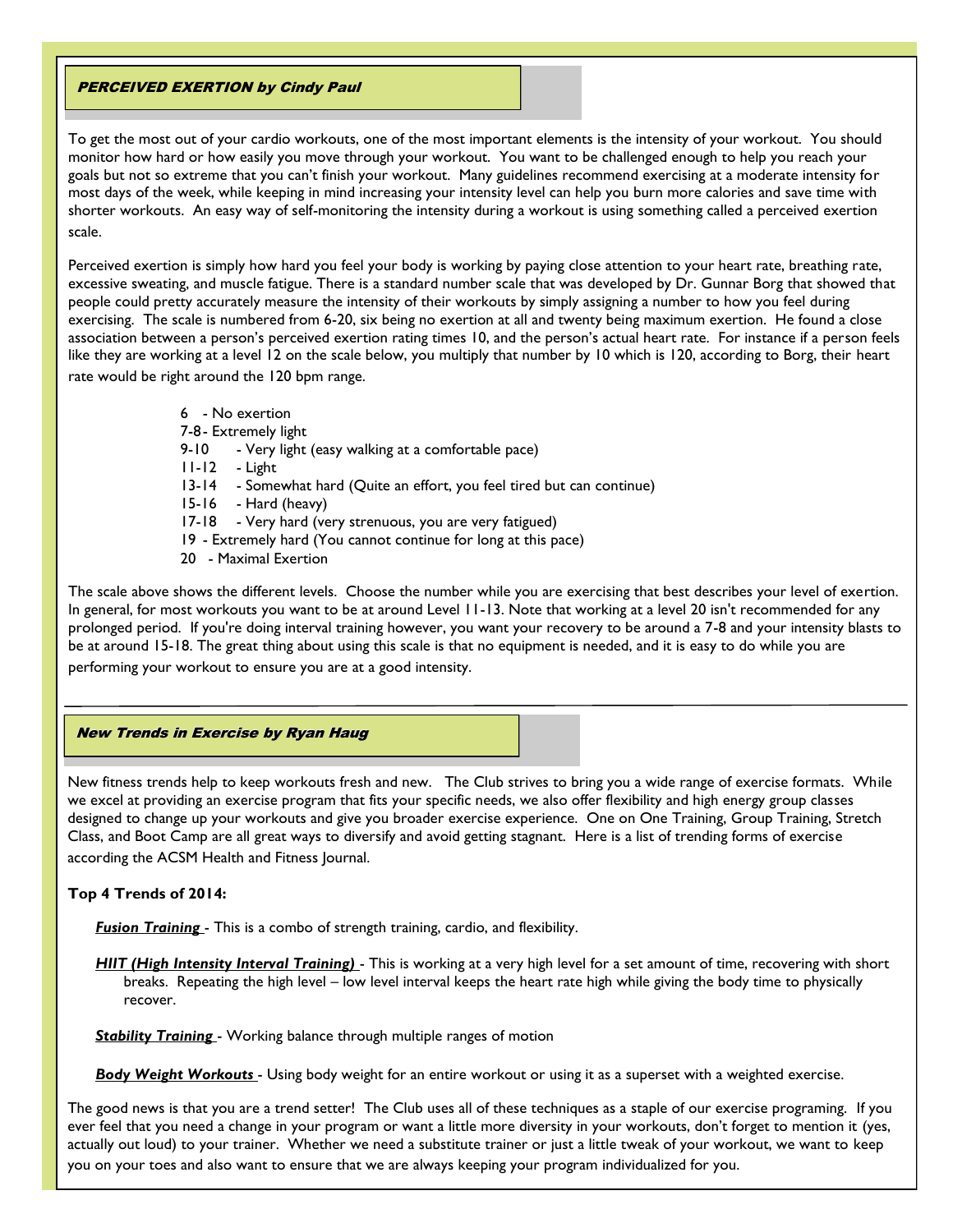#### **ENERGY BOOST by Zack McVey**

An apple a day keeps the doctor away. Most of our clients know that they need to eat certain foods to stay healthy and to promote weight loss but often times it seems that we overlook the other important functions they serve. One major reason to eat properly is to stay energized! Too often clients show up to work out and have lost the battle before even stepping through the door because they have neglected to properly fuel their body. Food supplies calories, pushing your body to work more efficiently. The best foods are those that help keep your blood sugar steady and trigger feel good brain chemicals.

Carbs may be the foe of fad diets, but they're vital for energy and mood. They are the body's preferred source of fuel, plus they raise levels of the feel-good chemical, serotonin. Pick whole grains like whole-wheat bread and brown rice. Your body absorbs whole grains more slowly, keeping your blood sugar and energy levels stable. Take a look at some other great energy fueling foods and what they accomplish.

Oatmeal: Start your day with oatmeal. This is an excellent healthy food that stabilizes blood glucose levels because of its complex carbs. Fiber content in the oatmeal helps you to get a steady stream of energy. Oats also contain Vitamin B which helps transform carbohydrates into usable energy.

Peanut Butter: Excellent source of protein and good source of fiber. The soluble fiber in peanut butter helps to control blood glucose.

Avocado: Like peanut butter, avocado is rich with unsaturated fats. It also contains other nutrients such as Vitamin B6, Vitamin C and folate.

Citrus Fruits: Vitamin C is extremely important for gaining energy. Also, the minerals and dietary fibers present in citrus fruits are necessary for energy. Citrus fruits contain fructose, glucose and sucrose and citric acid. Oranges, grapefruit and lemon are the best citrus fruits for good health.

Yogurt: A highly nutritious food which contains Vitamins B2, B5 and B12. Plus, a great source of protein, calcium, zinc, phosphorous, iodine and usually probiotics as well.

Salmon: Fatty fish, such as salmon, is rich in omega-3 fatty acids, which may protect against depression and be good for heart health.

Coffee: One of the World's most popular performance enhancers. Caffeine steps up the body's metabolism, temporarily improving mental focus and energy. Frequent mini-servings will keep you alert and focused longer than one large dose. Just beware of drinking so much coffee that you can't sleep.

These are all foods that are packed with energy, but realize that there are some other things to look at other than just energy. Before you start packing in the peanut butter and avocado, make sure that you and your trainer take a look at all the nutritional components of the foods you are consuming.



# *The Club* Referral Program

\$200 Credit for each new member that you refer!

*Who do you know??*